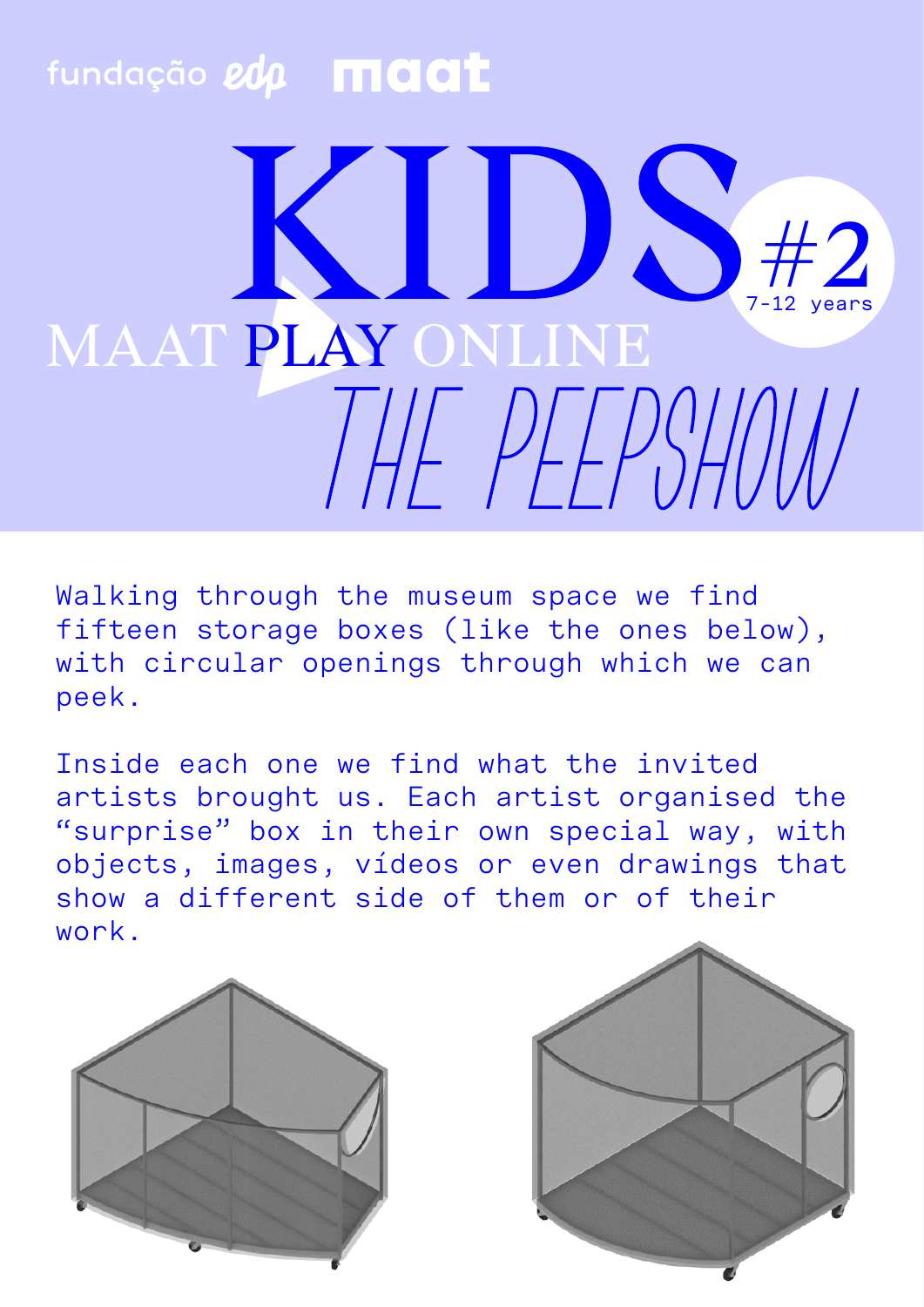Today we present an image taken from a selection made by Pedro Gomes for his storage box. The artist created a presentation from a succession of images photographed details of his works - to show on a screen that occupies the whole opening through which we're allowed to peak.

In this image we see a detail of a work by Pedro Gomes. A drawing of an interior space made with ballpoint pens.

The artist draws small circular shapes that, when juxtaposed form more or less dense smudges, essential to render the image visible.



Detail: © Pedro Gomes



For this activity you'll need a photograph, an A4, a pencil and 3 color pencils (or 3 felt-tip pens).